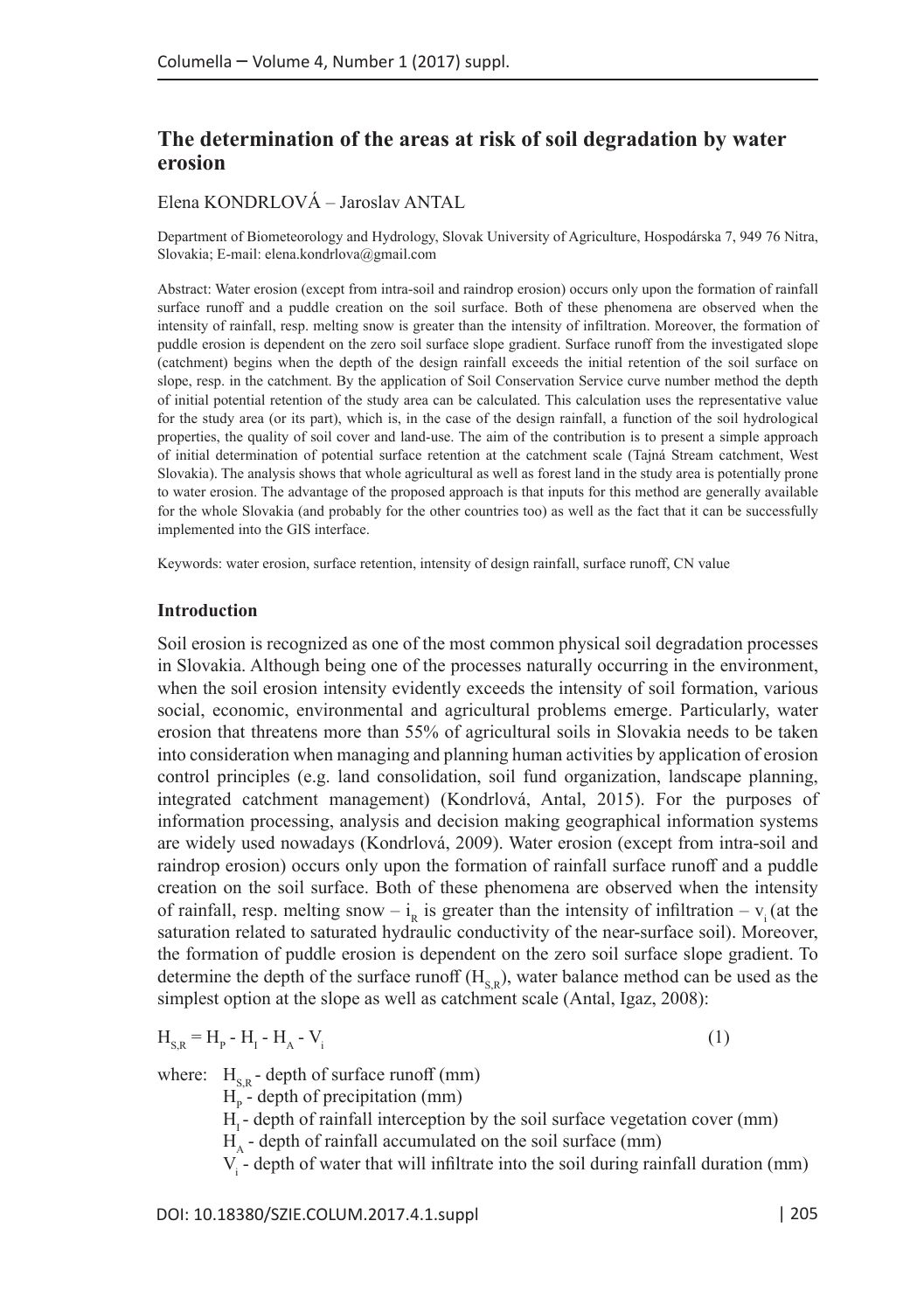Water balance model is often used also for modelling purposes (e.g. van Dijk, 2010). Since it is difficult to estimate the soil infiltration rate for different landuse types at varying quality of land cover, we recommend to apply the worldwide known Soil Conservation Service curve number (CN) method (Chow, 1964) that is used e.g. in catchment scale calculations of sediment delivery ratio and the amount of direct surface runoff (Šinka, Kaletová, 2013; Šinka, 2009). This approach estimates the potential (maximum) retention (2) and the depth of direct runoff while it takes into account specific soil hydrological properties, the quality of soil cover and landuse. This procedure finds its application also at width design of vegetation filter strips (Antal, 1985; Soulis, Valiantzas, 2012; Ishtiyaq, Vivek, Mukesh Kumar, 2015):

$$
A = 25.4 [(1000/CN)-10]
$$
 (2)

where: A- potential surface retention (mm) CN - representative CN value for specific landuse category

$$
D \ge L_n * H_{o,L} / (0.2 * A - H_p)
$$
 (3)

where: D - width of the vegetation filter strip (m)

 $L_p$  - the length of the adjacent slope (m)

 $H_{\text{out}}$  - amount of surface runoff from the upslope area (mm)

A - potential surface retention of the filter strip (mm)

 $H<sub>p</sub>$  - the amount of design rainfall (mm)

To gain a mathematical solution, the expression  $(0.2 * A - H_p)$  has to be greater than 0. After employing the formula (2) the initial potential surface retention of the study area can be calculated as follows (Antal, 1985):

 $H_{R,i}=(5080/CN_i-50.8)$  $-50.8)$  (4)

where:  $H_{R,i}$ - depth of potential surface retention (mm)

 $CN<sub>i</sub>$  - representative CN value for specific landuse category

The aim of the contribution is to present a simple approach of initial determination of potential surface retention at the catchment scale using the GIS interface.

# **Materials and methods**

The Tajná Stream catchment (647 ha) is located in the northern part of the Nitra region in the Danubian Upland, in western Slovakia. Tajná Stream (4.7 km) flows into Širočina River in the cadastral area of the Tajná municipality (48°15'42.6" lat., 18°21'42.58" long.). The climate varies from warm to temperate with either Atlantic or continental influence. The average annual air temperature is  $10^{\circ}$  C and average annual rainfall is 590 mm (Kondrlová, 2009). The catchment is used predominately for forestry (51 %) and agricultural production (Table 1) on Cambisols and Luvisols, respectively.

> Category Area, ha % Category Area, ha % forest | 332.30 | 50.81 | shrubs | 10.14 | 1.55 arable land 271.19 41.46 built-up area 5.93 0.91<br>orchard 10.12 1.55 garden 4.90 0.75 orchard 10.12 1.55 garden 4.90 0.75

*Table 1: Representation of the landuse categories in the Tajná Stream catchment*

| pasture  | .19  | ۔ 40 | roads  | 3.50 | U.J.     |
|----------|------|------|--------|------|----------|
| meadow   | 5.03 |      | water  | 0.34 | $0.05\,$ |
| vineyard |      | 0.17 | quarry |      | 0.04     |
|          |      |      |        |      |          |
|          |      |      |        |      |          |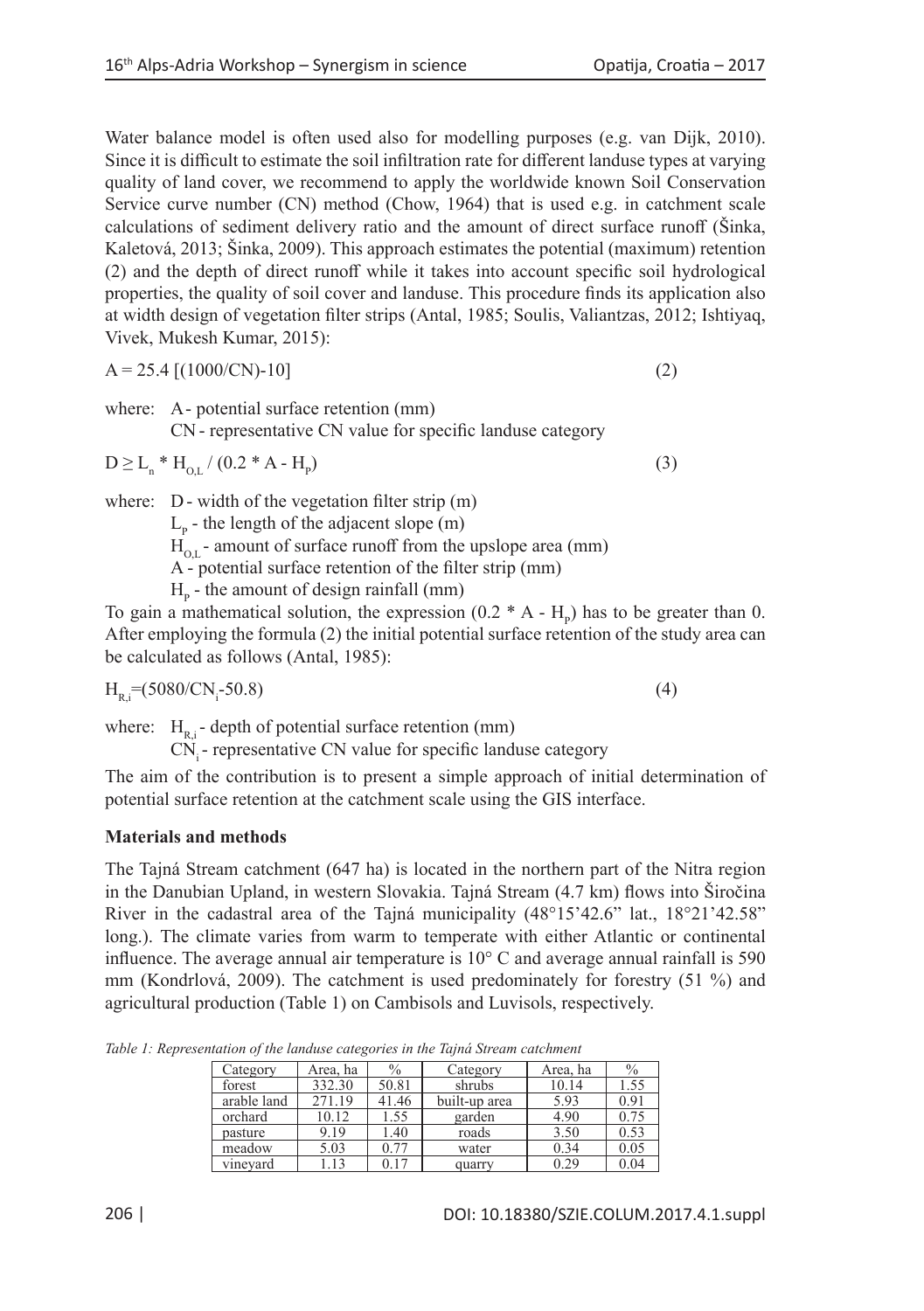All the digital analyses and map outputs were processed in ArcGIS 10.2.2 (© ESRI) using various processing tools, mainly the Spatial Analyst and Conversion Tools. Landuse map was created after digitizing the topographic maps (at scale 1:25000). The information on soil types was obtained from seven-digit code of soil-ecological units (© Soil and Soil Protection Research Institute, Bratislava), that were processed as a result of Complex Soil Survey in 1961 – 1970 in Slovakia. The information on forest soils was obtained from the National Forest Centre in Zvolen.

#### **Results and discussion**

To convert the soil map into hydrological soil groups (HSG) tables available in Slovak literature were used (Antal, Igaz, 2008; Šinka, Muchová, Konc, 2013). The soils of the hydrological soil group B, C, D were identified around the catchment. The same literature sources were used for assigning CN values (adjusted to Slovak conditions) on individual forest land (forests, shrubs) and agricultural land (arable land, meadow, pasture, orchard, and vineyard) categories occurring on represented HSGs (Table 2). In case that such a source missing, the original methodology of Chow (1964) can be used. CN values closer to 100 interpret a low potential of surface retention and a high potential of surface runoff or puddle formation. The risk of puddle formation was limited to areas with the slope gradient less than 1°. According to our analysis the puddles are more likely to form on the ridges as well as valleys - where very flat areas naturally occur. The potential surface retention in the study area was estimated according to the formula (4). Forests showed to be the most stable landscape feature regarding the water erosion control, with the potential surface retention reaching up to 42 mm of water depth (Figure 1). Due to combination of soils with low infiltration potential (group D) and weak vegetation cover (predominantly patchy shrubby areas) the lowest retention potential was identified on pastures and shrubby areas (down to 5.6 mm).

*Table 2: Recommended CN values according to hydrological soil group (HSG), landuse management and the quality of vegetation cover (Hrádek, 1989\* ; Šinka, Muchová, Konc, 2013+)*

|                                                                                                                | Landuse categories |          |         |           |         |             |                       |  |  |  |
|----------------------------------------------------------------------------------------------------------------|--------------------|----------|---------|-----------|---------|-------------|-----------------------|--|--|--|
| <b>HSG</b>                                                                                                     | Arable land*       | Pasture* | Meadow* | $Shrubs*$ | Forest* | $Orchard^+$ | Vinevard <sup>+</sup> |  |  |  |
|                                                                                                                | CN values          |          |         |           |         |             |                       |  |  |  |
|                                                                                                                |                    | 80       | 60      | 80        |         |             | n.a.                  |  |  |  |
|                                                                                                                |                    |          | n.a.    | 96        |         | 82          |                       |  |  |  |
|                                                                                                                |                    | 90       | 80      | 90        | n.a.    | 86          | n.a.                  |  |  |  |
| to a transportation of the distribution of the state of the state of the state of the state of the state of th |                    |          |         |           |         |             |                       |  |  |  |

n.a. - no applicable for current study area

Taking into account the rainfall depth at specific return period (10-years, periodicity  $= 0.1$ ) and 50-years, periodicity=0.02) obtained from the closest meteorological station in Vráble (Antal, Igaz, 2008) it was possible to estimate the depth of the water layer that would be created on the soil surface at the specific surface retention capacity (Figure 2 and Figure 3).

Localities with the risk of surface runoff or puddle formation were identified on areas where the depth of the design rainfall –  $H_{DR}$  exceeded the initial retention of the soil surface on slope, resp. in the catchment  $-H<sub>R<sub>i</sub></sub>$ . In general whole study area is threatened by water erosion at some extent - in the forest land water layer of 12 mm of depth (at  $H_{DR}$  $= 53.8$  mm), respectively 24 mm (at H<sub>n R</sub> =65.9 mm) would be potentially formed.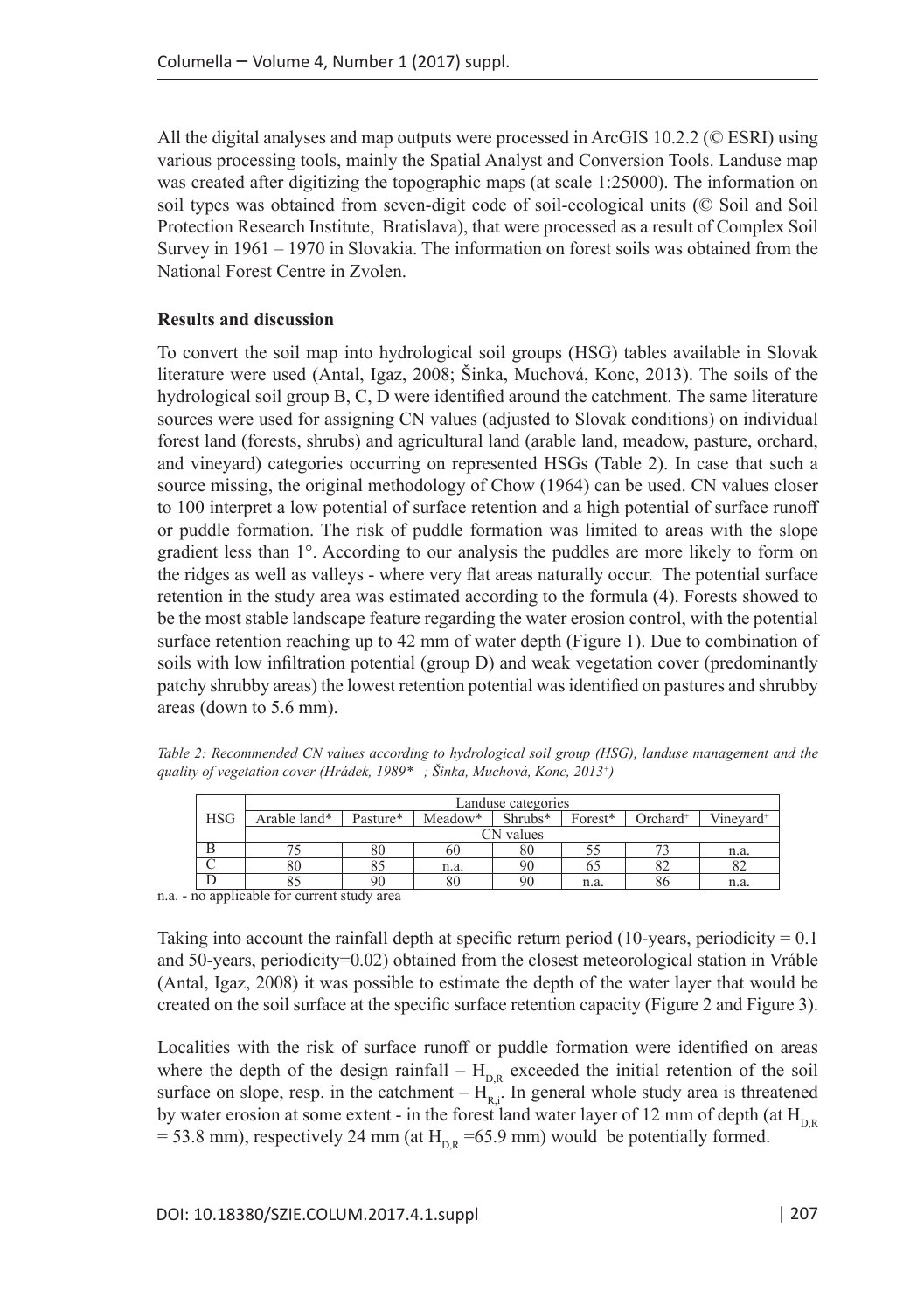

*Figure 1. Potential surface retention (mm) of the study area estimated according to CN method*

The depth of surface runoff for other landuse categories can possibly rise up to 48 mm (at  $H_{DR} = 53.8$  mm), resp. up to 60 mm (at  $H_{DR} = 65.9$  mm). According to the proposed methodology, the specific zones where  $H_{DR}$  exceeded  $H_{R}$ ; were determined as areas with risk of soil degradation formation by water erosion.

These results can be used for the purposes of preliminary assessment in various areas of landscape planning and watershed management (Ishtiyaq, Vivek, Mukesh Kumar, 2015). The importance of the results increases with the depth of the estimated surface runoff and its location according to specific landuse types (build up areas, water dams, etc.).

The calculation procedure can be extended taking into account various further characteristics of the catchment, such as flow accumulation (Šinka, 2009) to calculate only the depth of the surface runoff, but also its volume, sediment delivery ratio and other characteristics of erosion-deposition processes (Šinka, Muchová, Konc, 2015; Kondrlová, 2009). Besides with more detailed approach also the requirements on the obligatory input data and GIS skills will increase.

It is obvious, that the performance of this approach is highly dependent on the precise CN value estimation. Besides the landuse, soil cover quality and soil type characteristics, also the antecedent moisture conditions of soil prior to specific rainfall event need to be taken into account considering the fact that more moistened soil will have lower retention capacity than the dry soil.

Chow (1964) presents CN value conversion table for individual antecedent moisture condition groups (AMCs). Calculation of the CN values for AMC-I and AMC-III is possible also by using the calculations present by Ishtiyaq, Vivek, Mukesh Kumar (2015).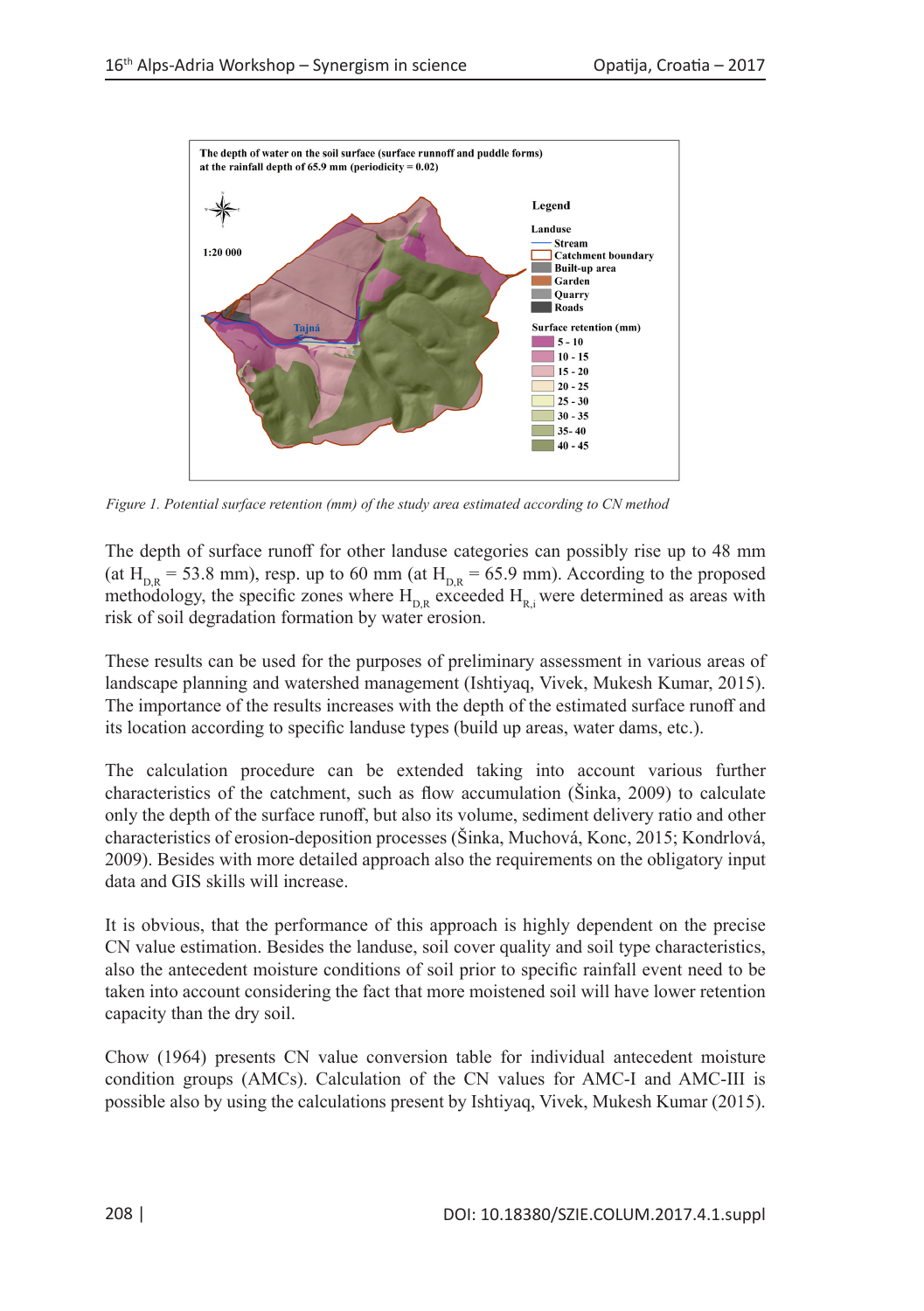

*Figure 2. The depth of water on the soil surface (surface runoff and puddle forms) at the rainfall depth of 53.8 mm (periodicity = 0.1)*



*Figure 3. The depth of water on the soil surface (surface runoff and puddle forms) at the rainfall depth of 65.9 mm (periodicity = 0.02)*

#### **Conclusions**

A methodical approach presented in this study enables to localize the specific zones where  $H_{DR}$  exceeds  $H_{R}$ ; and thus areas that are at the risk of soil degradation formation by water erosion by using simple but worldwide-used curve number method. The advantage of the proposed approach is that inputs for this method are generally available for the whole Slovakia (and probably for the other countries too) as well as the fact that this approach can be successfully implemented into the GIS interface. Only basic up to moderate GIS skills are required to perform the analysis what potentially makes this procedure suitable and attractive for planners and environmental managers for the purposes of the preliminary assessment of water erosion risk at the catchment scale.